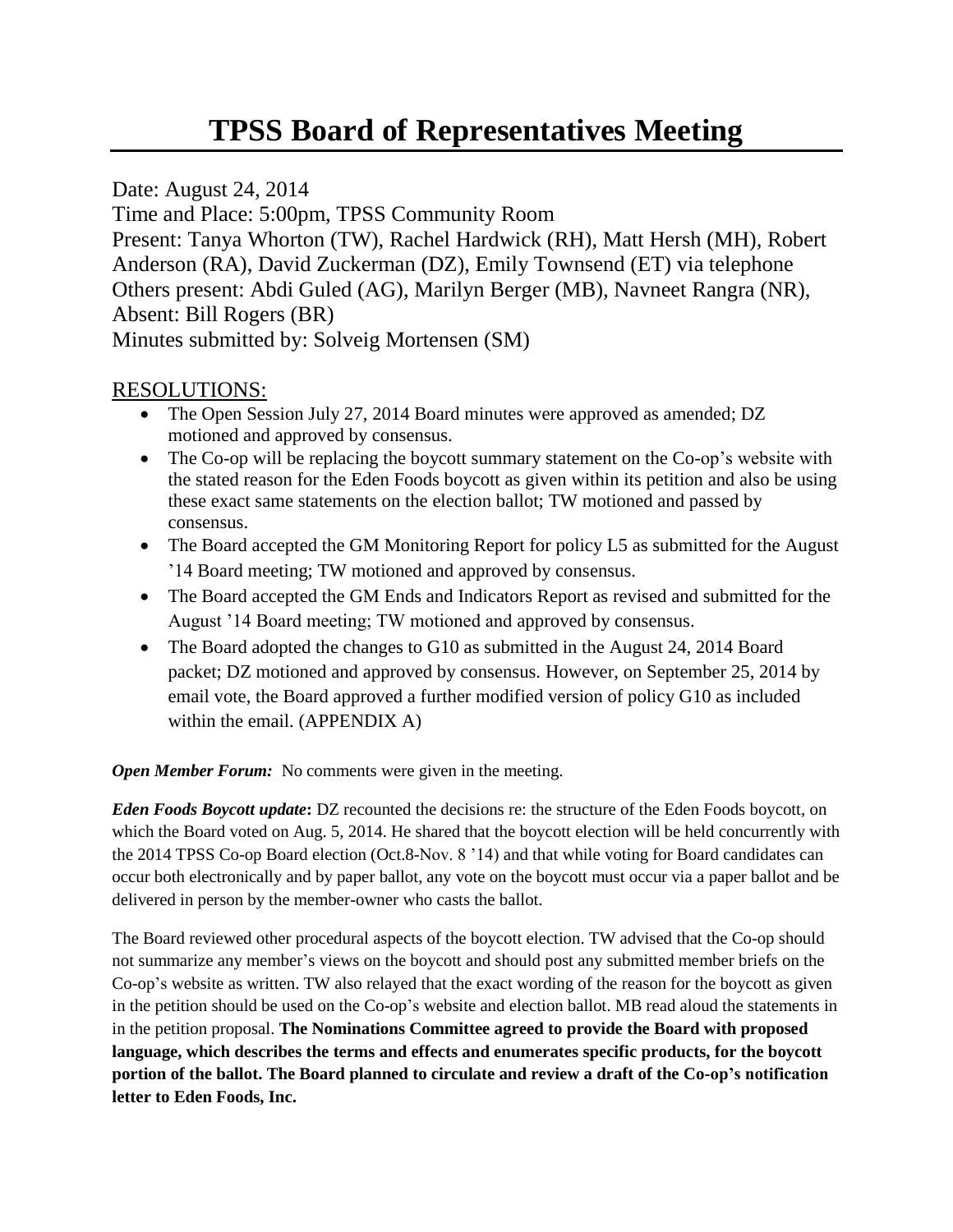DZ confirmed that the Ad-Hoc Boycott Policy Committee reviewed the Co-op's current boycott policy and has recommendations on the procedures; however, he and the Board planned to revisit the policy after the 2014 election occurs. ET talked about the Board's becoming familiar with the decision making method of "sociocracy," and noted it as a future item for Board education.

*Finance Report:* NR explained that within the summer months, Co-op shopping tends to decline and reported that sales were down in July as compared to the month of June. He also noted how increased expenses, such as, marketing and outreach, occupancy, administration, and personnel costs—specifically from three payrolls—brought the Co-op's net income down in comparison to previous months. He shared that the Co-op will send the last SS store rent check in September and then close the SS store account. MH inquired about the remaining funds on SS balance sheet; **he and the Board asked management to give the Board a recommendation on how the SS store (money owed) amount of** *the due to due from* **should be applied to the Co-op.**

In response to RA's question about a discrepancy in the wages for the month of July, NR explained how the auditors give him certain entries, which require adjusting entries and reverse entries to be inputted; thus, the accruals fluctuated in July because of the reverse entries. **NR planned to send the Board the auditor's email re: the adjusting entries that affected the Co-op's July 2014's financials.**

DZ reminded the Board that he and ET had provided suggestions for modified indicators for the financial statements and emphasized the goal of the Board's receiving a balance sheet that captures a comparative snapshot of the Co-op's financial performance for over the past decade. **DZ asked management and the Board for feedback on the suggestions he and ET drafted re: a new financial reporting for the Board, prior to forwarding it to the consultant, Thane Joyal.** 

*GM Report and Ends Report:* AG confirmed that he just hired a new grocery manager; he also shared that he will be attending the Sept.13-18 NCGA event. AG also relayed that the new parking lot designations will begin to be enforced on Sept. 1, 2014. The Board noted that the survey group estimated the final report for the staff survey to be available on the last day of this current Board's term. In order to maximize the survey's value, the Board asked management to try--as best it can--to obtain the survey results sooner, mid- November. **The GM noted that wording within policy L5 needs to be changed to "The general manager shall seek to ensure that projected budgeted expenses do not exceed projected income levels." The Board approved the GM's submitted L-5 monitoring report.** 

*Ends and Indicators Report:* In response to an inquiry, AG explained that the Co-op now has enacted measures to have calls answered within four rings: the phones ring throughout the building; staff receive on-going training on responding to calls, and the Co-op phones have a procedure label. The Board, then, accepted the submitted Ends and Indicators Report.

*Policy review*: The Board adopted the changes suggested in the May 2014 Board meeting to policy G10. The Board discussed policy G7 and the wording around Board committees' ability to speak for the Board albeit for limited purposes. In reviewing policy G8, the Board touched on things Board reps. could be doing to interact with members more. TW noted that a guideline on Board expenses could fall under policy G8. **DZ planned to send that Board suggested changes for policies G7 and G8.**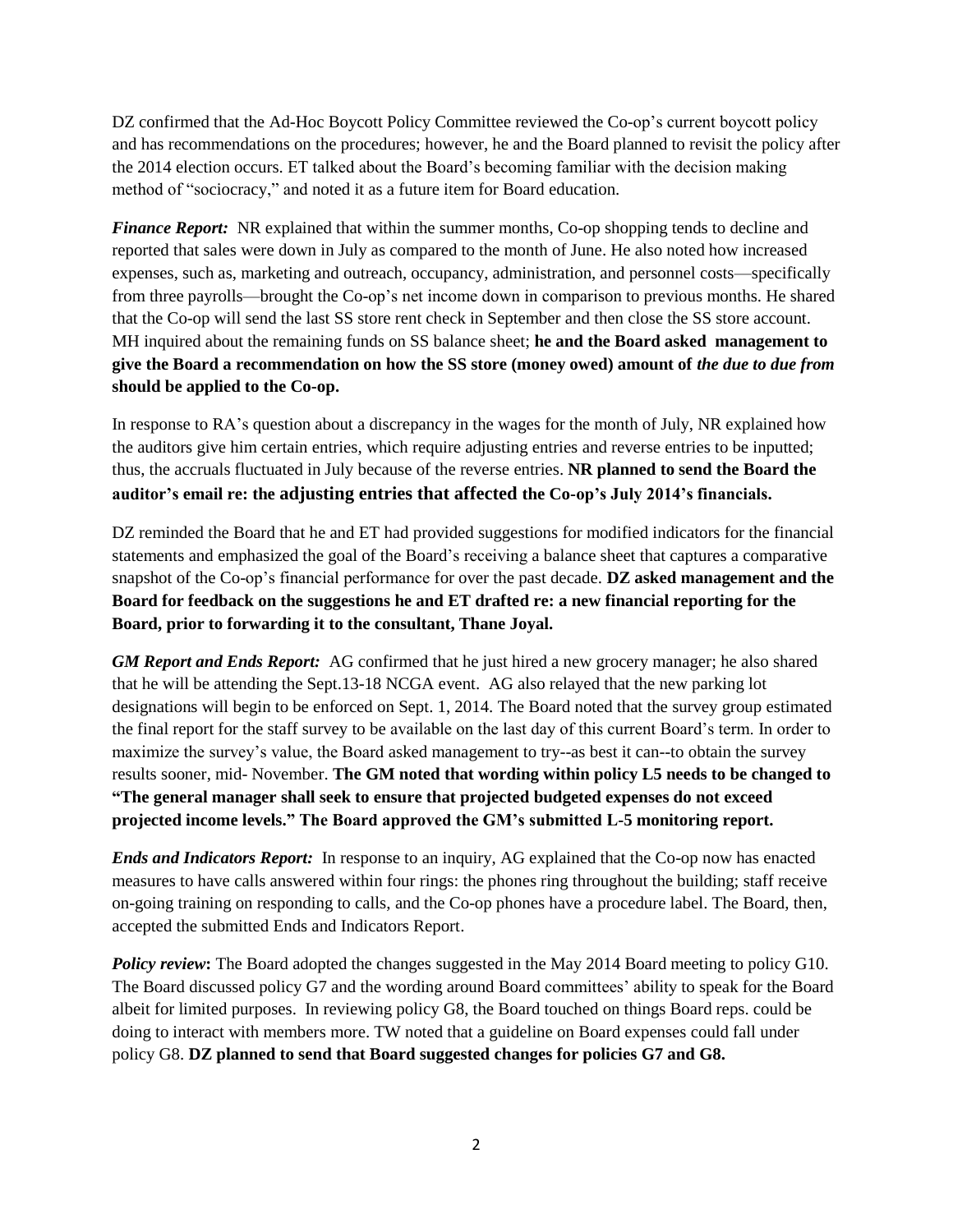*Fall Member-owners meeting, Oct. 19, '14:* TW shared the "Notes, Reflections, and Recommendations" that the facilitating group, Claire Taylor and Brittany Gates, composed after facilitating the last Memberowners meeting. The Board reviewed the following ideas: minimizing the flow of people during the meeting; ensuring that only members and people in their membership groups (families) attend; sharing a more robust pre-written financial report; having the auditors, also, present findings during the finance portion; seating all representatives up front; and obtaining a security presence.

*Elections/Nominations Committee:* RH reported that the Committee had the Co-op's website updated with recent materials for the election and encouraged Board reps. to review it. TW recounted how the Elections/Nominations Committee (ENC) also had its own wiki with a list of articles to read and noted that that information could be converted into orientation materials. **RH agreed to communicate with all the suggested contacts for candidates for the Board.** ET asked the Board to consider having the ENC assume the task of training new Board reps. The Board brainstormed ideas on increasing Board reps. accountability in being informed on Board materials and issues.

Meeting adjourned: 8:55pm

*Future agenda items:*  Board Education: Sociocracy

## BOARD ATTENDANCE TALLY: Term 2014:

| Rep.       |            |        |          |        | <u>Dec. Jan. Feb. Mar. Apr. May June July Aug</u> |          |           |        |        |
|------------|------------|--------|----------|--------|---------------------------------------------------|----------|-----------|--------|--------|
| Anderson   | (new 3/14) |        |          | ∗      | $\ast$                                            | $\ast$   | $\ast$    |        | ∗      |
| Firestone  | ∗          | ∗      | ∗        |        | Resigned                                          |          |           |        |        |
| Gabrielson | ∗          | ∗      | $\ast$   |        | Resigned                                          |          |           |        |        |
| Graves     | *          | ∗      | $\ast$   | ∗      | Ineligible                                        |          |           |        |        |
| Hardwick   | *          | ∗      | $\ast$   | ∗      | ∗                                                 | *        | $\ast$    | ∗      | $\ast$ |
| Hersh      | $\ast$     | $\ast$ | $\ast$   | *      | $\ast$                                            | *        | $\ast$    | ∗      | $\ast$ |
| Rodgers    |            | $\ast$ | $\ast$   | *      | $\ast$                                            | $\ast$   | $\ast$    | ∗      |        |
| Robinson   | *          | ∗      | Resigned |        |                                                   |          |           |        |        |
| Townsend   | ∗          | $\ast$ | $\ast$   | ∗      | ∗                                                 | $\ast$   | $^{\ast}$ | $\ast$ | ∗      |
| Whorton    | *          | ∗      | $\ast$   | *      | ∗                                                 | $\ast$   | *         | ∗      | $\ast$ |
| Yanes      | *          | ∗      | $\ast$   |        | ∗                                                 | Resigned |           |        |        |
| Zuckerman  | (new 3/14) |        |          | $\ast$ | ∗                                                 | ×        | ∗         | ∗      | ∗      |